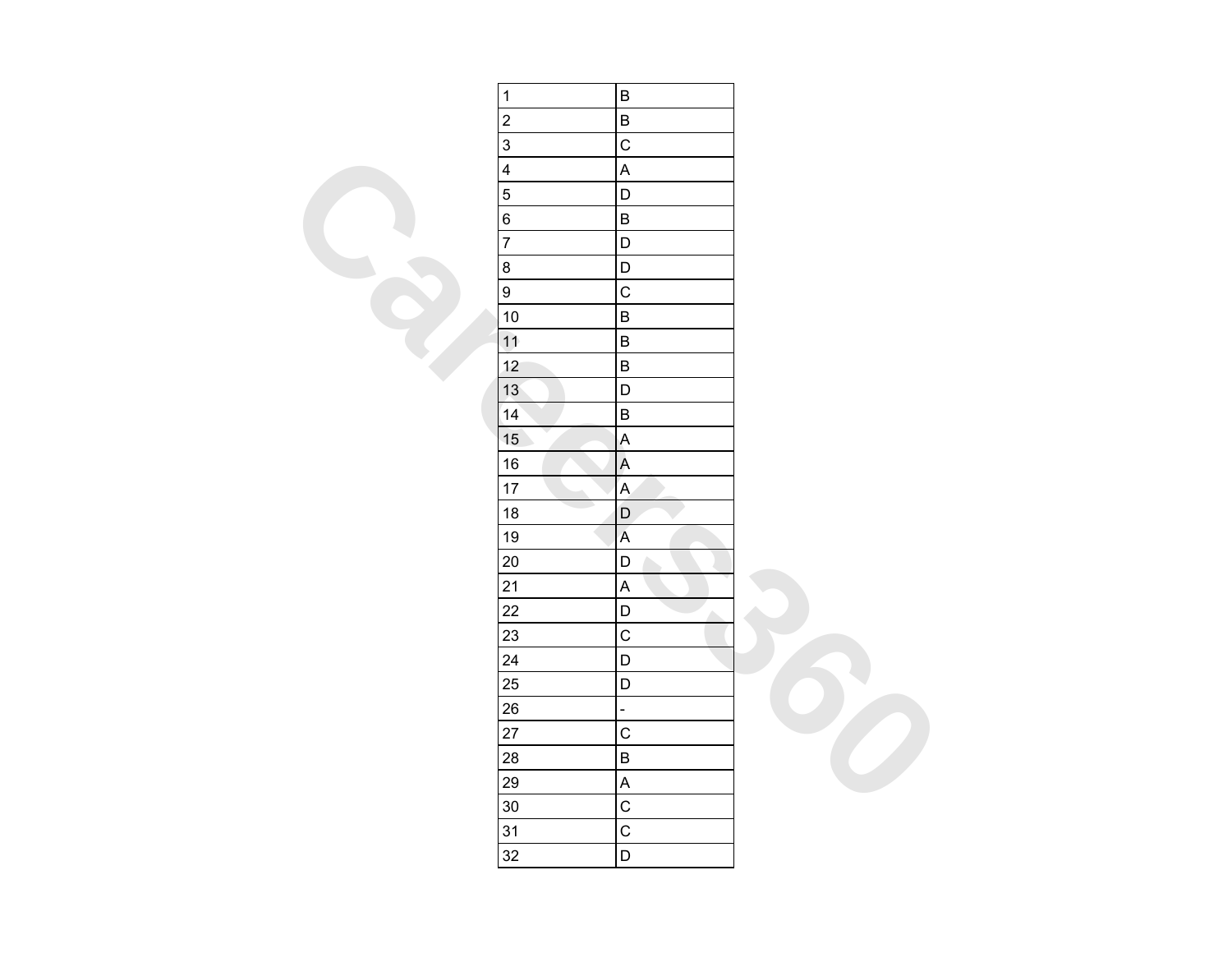| 33                             | $\overline{a}$                                                                                         |  |
|--------------------------------|--------------------------------------------------------------------------------------------------------|--|
| 34                             | $\sf B$                                                                                                |  |
| 35                             | $\mathsf{A}$                                                                                           |  |
| 36                             | $\overline{C}$                                                                                         |  |
| 37                             | $\boldsymbol{\mathsf{A}}$                                                                              |  |
| 38                             | $\sf B$                                                                                                |  |
| 39                             | $\overline{\mathsf{D}}$                                                                                |  |
| 40                             | $\mathsf D$                                                                                            |  |
| 41                             | ÷,                                                                                                     |  |
| 42                             | $\mathsf D$                                                                                            |  |
| 43                             | $\mathsf D$                                                                                            |  |
| 44                             | $\overline{C}$                                                                                         |  |
| 45                             | $\overline{C}$                                                                                         |  |
| 46                             | $\sf B$                                                                                                |  |
| $\overline{\phantom{a}}$<br>47 | $\overline{\mathbf{r}}$                                                                                |  |
| 48                             | $\overline{\mathbf{C}}$                                                                                |  |
| 49                             | $\mathsf{D}$                                                                                           |  |
| 50                             | $\boldsymbol{\mathsf{A}}$                                                                              |  |
| 51                             | $\mathsf{A}% _{\mathsf{A}}^{\prime}=\mathsf{A}_{\mathsf{A}}^{\prime}=\mathsf{A}_{\mathsf{A}}^{\prime}$ |  |
| 52                             | $\sf B$                                                                                                |  |
| 53                             | $\mathsf D$                                                                                            |  |
| 54                             | $\mathsf D$<br>Δ                                                                                       |  |
| 55                             | $\sf B$                                                                                                |  |
| 56                             | $\mathsf C$                                                                                            |  |
| 57                             | $\overline{C}$                                                                                         |  |
| 58                             | $\mathsf D$                                                                                            |  |
| 59                             | $\overline{a}$                                                                                         |  |
| 60                             | $\Box$                                                                                                 |  |
| 61                             | $\mathsf C$                                                                                            |  |
| 62                             | $\overline{\mathsf{A}}$                                                                                |  |
| 63                             | $\overline{C}$                                                                                         |  |
|                                |                                                                                                        |  |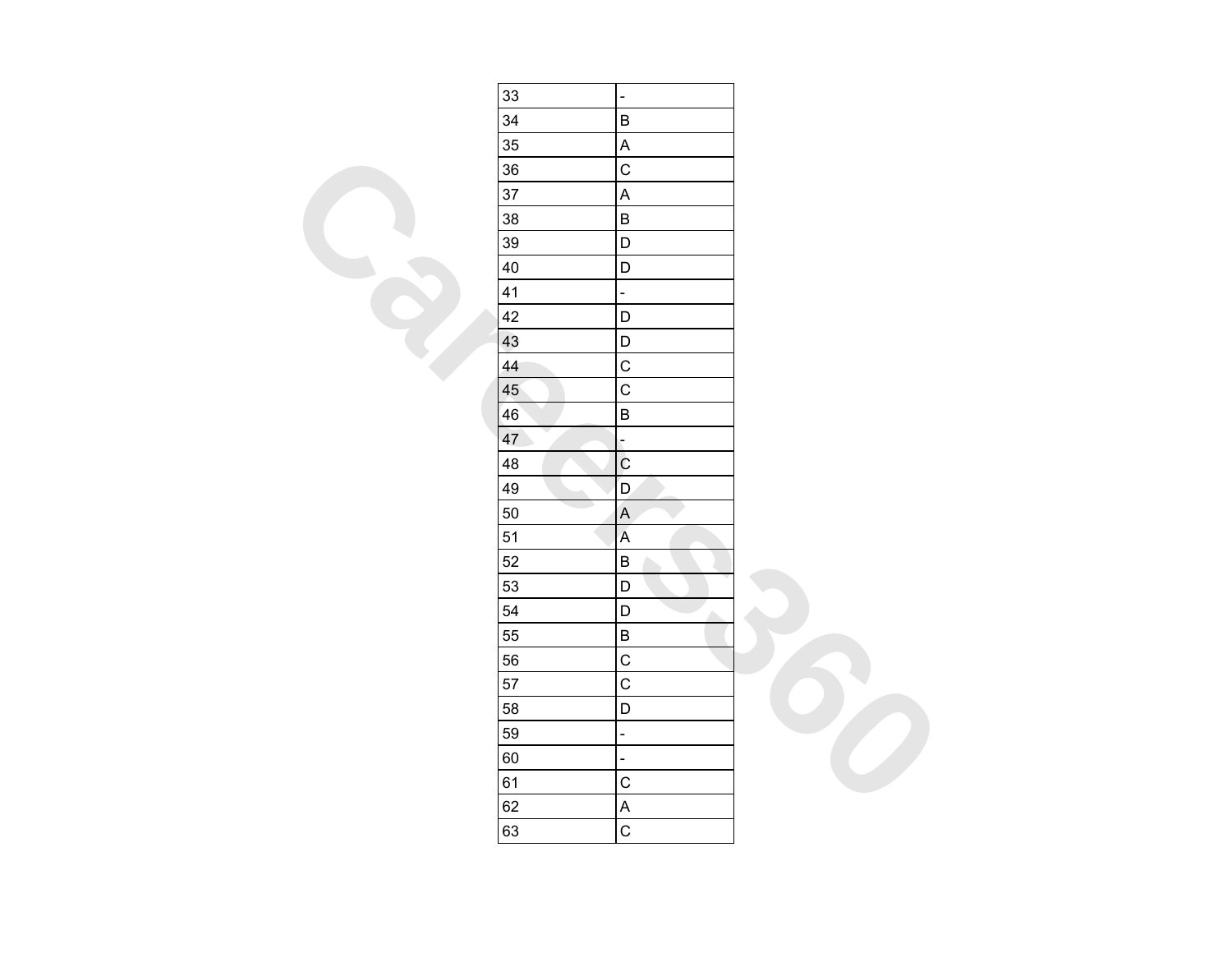| 64 | $\sf B$                         |  |
|----|---------------------------------|--|
| 65 | $\mathsf D$                     |  |
| 66 | $\sf B$                         |  |
| 67 | D                               |  |
| 68 | $\sf B$                         |  |
| 69 | $\sf B$                         |  |
| 70 | $\mathsf D$                     |  |
| 71 | $\mathsf C$                     |  |
| 72 | $\sf A$                         |  |
| 73 | $\boldsymbol{\mathsf{A}}$       |  |
| 74 | $\mathsf A$                     |  |
| 75 | $\mathsf D$                     |  |
| 76 | $\mathsf{C}$                    |  |
| 77 | $\boldsymbol{\mathsf{A}}$       |  |
| 78 | $\sf B$                         |  |
| 79 | $\mathsf D$                     |  |
| 80 | $\overline{A}$                  |  |
| 81 | $\sf B$                         |  |
| 82 | $\rm{C}$                        |  |
| 83 | $\mathsf C$                     |  |
| 84 | $\mathsf C$                     |  |
| 85 | $\boldsymbol{\mathsf{A}}$<br>A. |  |
| 86 | D                               |  |
| 87 | $\sf B$                         |  |
| 88 | $\mathsf D$                     |  |
| 89 | $\sf A$                         |  |
| 90 | $\boldsymbol{\mathsf{A}}$       |  |
| 91 | $\mathsf C$                     |  |
| 92 | $\sf A$                         |  |
| 93 | ÷,                              |  |
| 94 | $\mathsf D$                     |  |